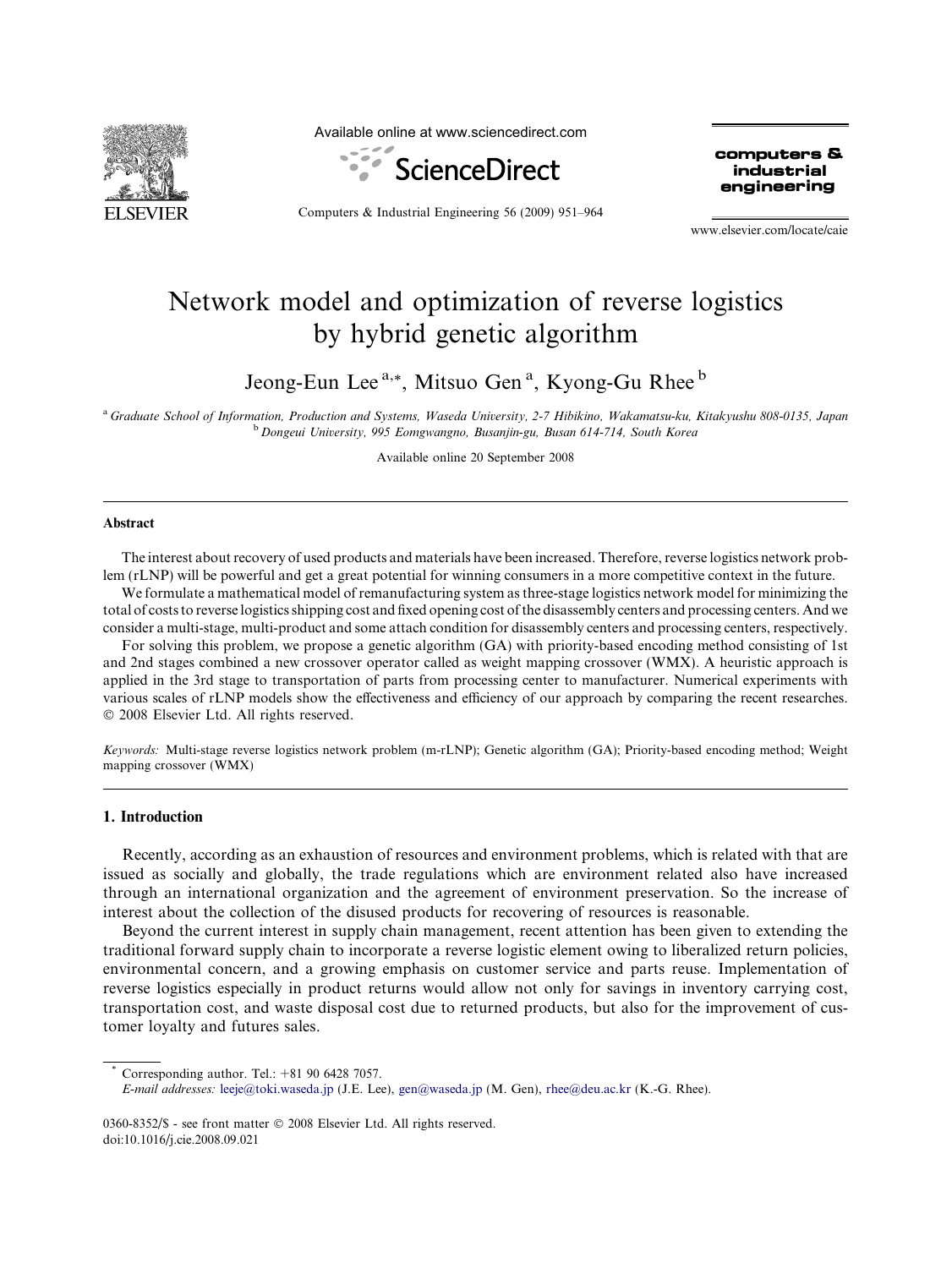Recycling problem can affect not only a cost performance of recycling of a company, but also whole strategy of the company including production strategy and purchase policy. To deal with this problem, the government should treat it in one industry.

In the Korea, the extended product responsibility is in force system from 2003 that the obligation is given as a producer as it recycles more than a constant amount of the waste that can be recycled (Biehl, Prater, & Realff, 2007; Ko & Evans, 2007; Lieckens & Vandaele, 2007).

Reverse logistics is defined by the European working group on reverse logistics (REVLOG) as ''the propose of planning, implementing and controlling flows of raw materials, in process inventory, and finished goods, from the point of use back to point recovery or point of proper disposal" ([REVLOG, 2004](#page--1-0)) [http://](http://www.fbk.eur.nl/OZ/REVLOG/PROJECTS/TERMINOLOGY/def-reverselogistics.html) [www.fbk.eur.nl/OZ/REVLOG/PROJECTS/TERMINOLOGY/def-reverselogistics.html](http://www.fbk.eur.nl/OZ/REVLOG/PROJECTS/TERMINOLOGY/def-reverselogistics.html). In a broader sense, reverse logistics refers to the distribution activities involved in product returns, source reduction, conservation, recycling, substitution, reuse, disposal, refurbishment, repair and remanufacturing [\(Stock, 1992](#page--1-0)).

Concerning reverse logistics, a lot of researches have been made on various fields and subjects such as reuse, recycling, remanufacturing logistics etc.

In reuse logistics models, [Kroonand Vrijens \(1995\)](#page--1-0) reported a case study concerning the design of a logistics system for reusable transportation packages. The authors proposed a mIP (mixed integer programming), closely related to a classical un-capacitated warehouse location model.

In recycling models, Barros, Dekker, and Scholten (1998) proposed a mixed integer program model considered two-echelon location problems with capacity constraints based on a multi-level capacitated warehouse location problem. [Pati, Vrat, and Kumar \(2008\)](#page--1-0), they developed an approach based on a mixed integer goal programming model (mIGP) to solve the problem. The model studies the inter-relationship between multiple objectives of a recycled paper distribution network. The objectives considered are reduction in reverse logistics cost. This study proposed reverse logistics network of remanufacturing process. The objective of this study is to minimize all shipping costs occurred by remanufacturing process.

In remanufacturing models, Kim, Song, and Jeong (2006) discussed a notion of remanufacturing systems in reverse logistics environment. They proposed a general framework in view of supply planning and developed a mathematical model to optimize the supply planning function. The model determines the quantity of products parts processed in the remanufacturing facilities subcontractors and the amount of parts purchased from the external suppliers while maximizing the total remanufacturing cost saving. [Jayaraman, Guide, and Srivastava](#page--1-0) [\(1999\)](#page--1-0) presented a mixed integer program to determine the optimal number and locations of remanufacturing facilities for the electronic equipment. They developed heuristic concentration procedures combined with heuristic expansion components to handle relatively large problems.

[Lee, Rhee, and Gen](#page--1-0) (2007) proposed the reverse logistics network problem (rLNP) minimizing total reverse logistics various shipping costs.

Recently, GAs have received considerable attention regarding their potential as a novel approach to optimization problems and is often used to solve many real world problems, including the effective approaches on the SPR (Shortest Path Routing) problem, capacity and flow assignment, and the dynamic routing problem. It is noted that these entire problem can be formulated as some sort of a combinatorial optimization problem.

This paper propose multi-stage reverse logistics network problem (m-rLNP) which consider the minimizing of total shipping cost and fixed opening costs of the disassembly centers and the processing centers in reverse logistics and a new genetic algorithm to solve this one. We developed priority-based genetic algorithm (priGA) and heuristic approach, and proposed a new crossover operator called as weight mapping crossover (WMX).

This paper is organized as follows: in Section 2, the mathematical model of the reverse logistics network is introduced; in Section [3](#page--1-0), the priGA approach and heuristic approach are explained in order to solve this problem; in Section [4,](#page--1-0) numerical experiments are presented to demonstrate the efficiency of the proposed method; finally, in Section [5](#page--1-0), concluding remarks are outlined.

#### 2. Mathematical formulation

In this Section, we consider constituents, variables and assumptions for formulating a multi-stage logistics network model. In the remanufacturing process, parts which are disassembled of recovered products of be